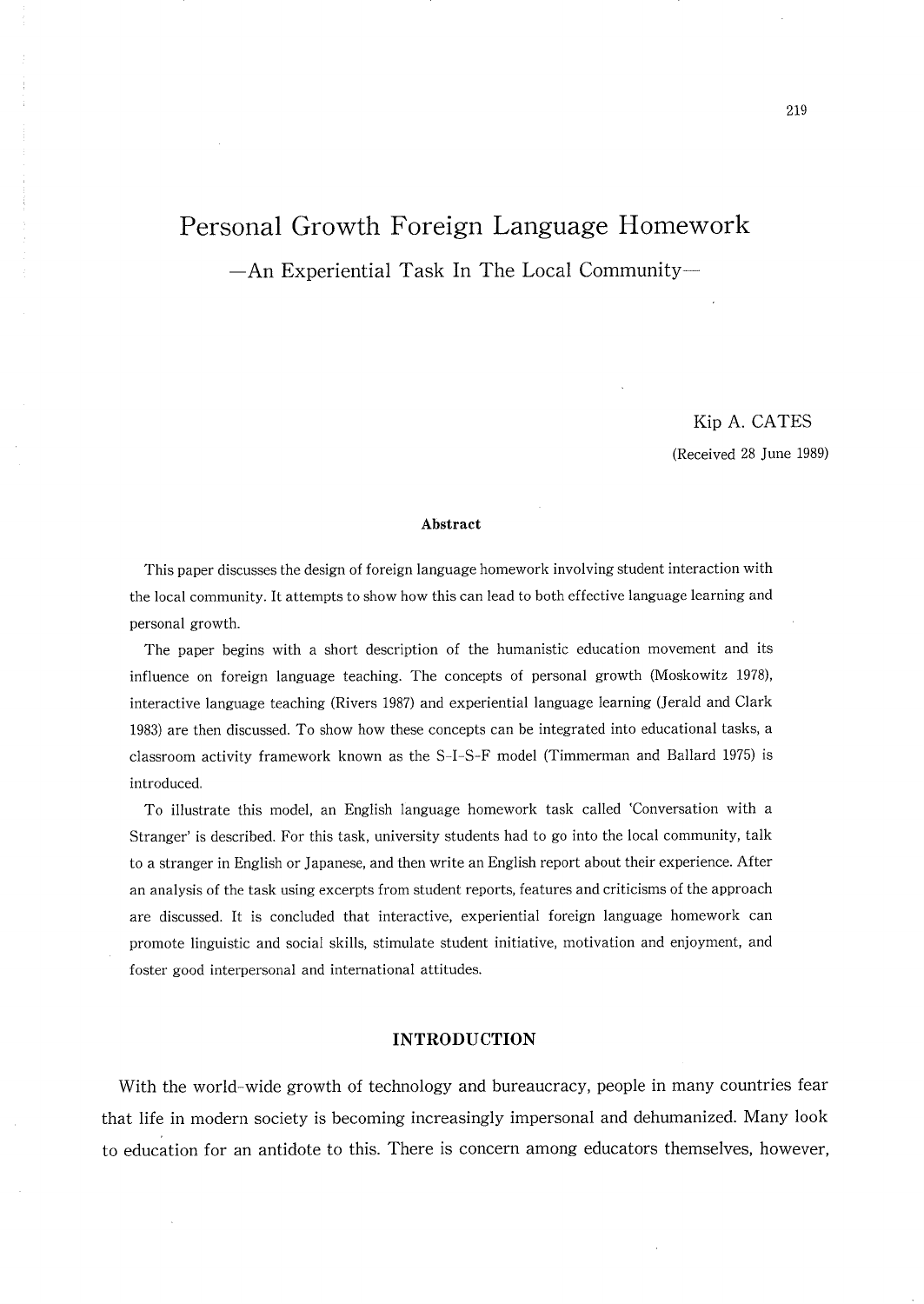220 Kip  $A$ . **CATES** 

that our schools are losing their 'heart' by concentrating too much on the 'head'. (The following quotes all from Moskowitz 1978.)

"Each year I become more pessimistic about what is going on in educational institutions. They have focussed so intently on the cognitive and have limited themselves so completely to 'education from the neck up', that this narrowness is resulting in serious social consequences... As a (result), most of the excitement has gone out of education." (C. Rogers 1975)

"Teachers have long been expert in providing information... Our major failures do not arise from lack of information. They come from... our inability to help students discover the personal meaning of the information we... provide them. Our preoccupation with... information... has dehumanized our schools, alienated our youth, and produced a system irrelevant for most students." (A. Combs 1970)

"Are all classrooms dead? No, not all. But too damned many are... What is the difference between a dead and a live classroom? In the dead classroom learning is mechanistic, routine, over-ritualized, dull and boring. The live classroom. . . is full of learning activities in which students are enthusiastically and authentically involved... the learning involves living." (G. I. Brown 1975)

Out of these kinds of concerns has grown the 'humanistic education' movement, dealing with the affective, emotional and psychological aspects of learning. Proponents of humanistic education stress that effective learning requires the integration of subject matter with students' feelings, emotions, experiences and lives. This movement encompasses a wide variety of educators, ranging from academics attempting taxonomies of humanistic objectives (Bloom 1964) to practicing teachers focussing on personal relationships (e. g. Buscaglia 1982).

These ideas of humanistic education have also entered the field of foreign language teaching, notably through the writings of educators such as Moskowitz (Humanistic Activities), Curran (Counselling-Learning), and Gattegno (Silent Way). Though a profession-wide consensus is difficult to reach, humanistic education has certainly stimulated debate (e. g. British Council ELT Document #113 1982). Humanistic influences can also be seen in student-centered language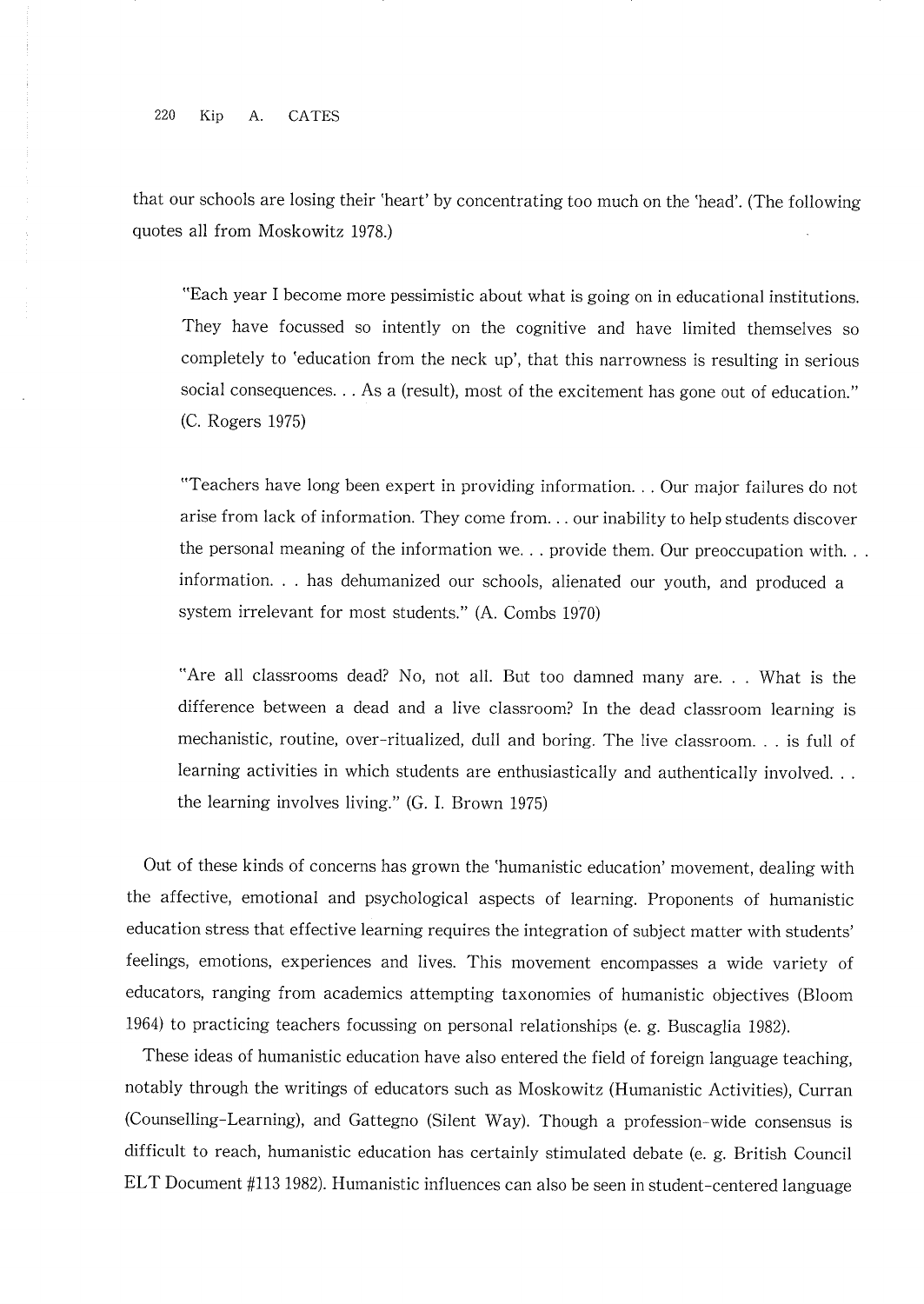teaching approaches such as Communicative Language Teaching.

Moskowitz (1978) states that the goal of humanistic language teaching is to enhance our students' personal growth along with their growth in the target language. By 'personal growth' or 'self-actualization', she refers to self-knowledge and self-esteem, to the development of independence, empathy, caring, positive feelings about life and other people, to the realization of one's potential abilities as a whole person.

How can foreign language educators integrate humanistic ideas into their teaching? How can we make our classes less 'dead', boring, mechanistic and more alive, involved, enthusiastic? In addition to the ideas of the authors cited above, there are perhaps two additional ideas that are relevant here. One is 'interactive language teaching', discussed in depth by Rivers (1987). The other is 'experiential language teaching' discussed by Jerald & Clark (1983).

The interactive language teaching approach postulates that real, meaningful language learning cannot take place in impersonal, passive, teacher-dominated classrooms. To be effective, language learning must promote interaction between teacher and learners, between learners and learners, and between learners and the foreign language. This interaction must involve willing student participation, creativity and initiative, as well as a sense of enjoyment and enthusiasm.

Experiential language teaching, in the words of Jerald and Clark, involves helping students "bridge the gap between practicing the language in the controlled, secure environment of the classroom and using it for communication in the unpredictable real world outside... (It results in) learning that comes from field experiences that the students have... The teacher's job is to provide the structure for the experience, to prepare the students for going outside of the class, and to help them analyze what they have learned from it". Strevens (in Rivers 1987) describes this community contact as 'interaction outside the classroom' and argues that such activities increase student enjoyment, create student initiative and self-motivated language learning, and enhance the reputation of the teacher. Experiential learning can thus promote personal growth.

# THE S-I-S-F MODEL

For personal growth to be achieved through educational tasks, an effective learning framework is required. The values built into such a framework will determine what is learned. Traditional motivations such as authority, punishment, reward and conformity have been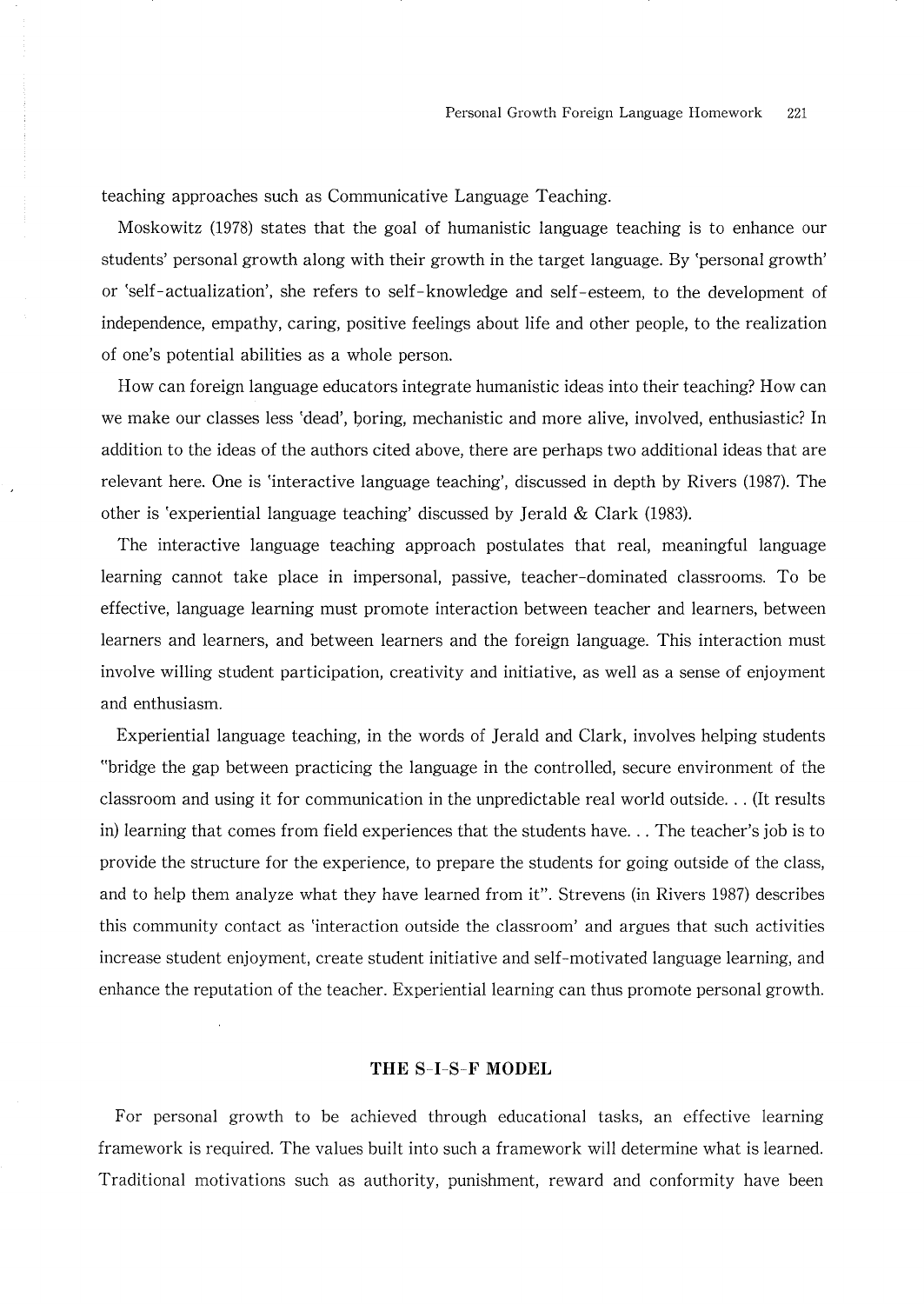#### 222 Kip A. CATES

criticized by many vriters as being counterproductive to real learning. One model for humanistic learning has been proposed by Timmerman and Ballard (1975). This is called the S-I-S-F Lesson Plan Model and is claimed to facilitate learning for any classroom activity. The S-I-S-F Model consists of four steps as follows:

- l Structure: This provides the framework for the activity, sets lirnits and provides expectations. The structure is set up by the teacher. The structure of humanistic homework tasks should be designed to stimulate students, to engage student initiative and to provide opportunities for personal growth.They should also ensure student involvement and success.
- This refers to the voluntary participation of students within the framework of the task in terms of their own personal interests and concerns. A well-designed task will thus be open-ended, inviting eager student participation and involving student emotions, imagination and free choice. Well-planned involvement leads to success. 2 Involvement :
- 3 Success : This is a sense of satisfaction and accomplishment ("I did it!") on the student's part accompanied by a feeling of personal growth. A good task will ensure that each student succeeds and will permit the teacher to congratulate the student and provide feedback.
- This is a positive response from the teacher and other students which affirms a student's task success and helps the student to interpret the experiences he or she had. Good feedback should encourage students, make them feel appreciated, and help them see better what and how they did. 4 Feedback:

# A COMMUNITY― BASED EXPERIENTIAL PERSONAL GROWTH LANGUAGE TASK

To understand the principles of personal growth learning and the S-I-S-F Model, it is best to have a concrete example task to discuss. The task l will introduce here is a homework assignment given to first year English students of Tottori University at the beginning of the school year in April. Details of the task are as follows: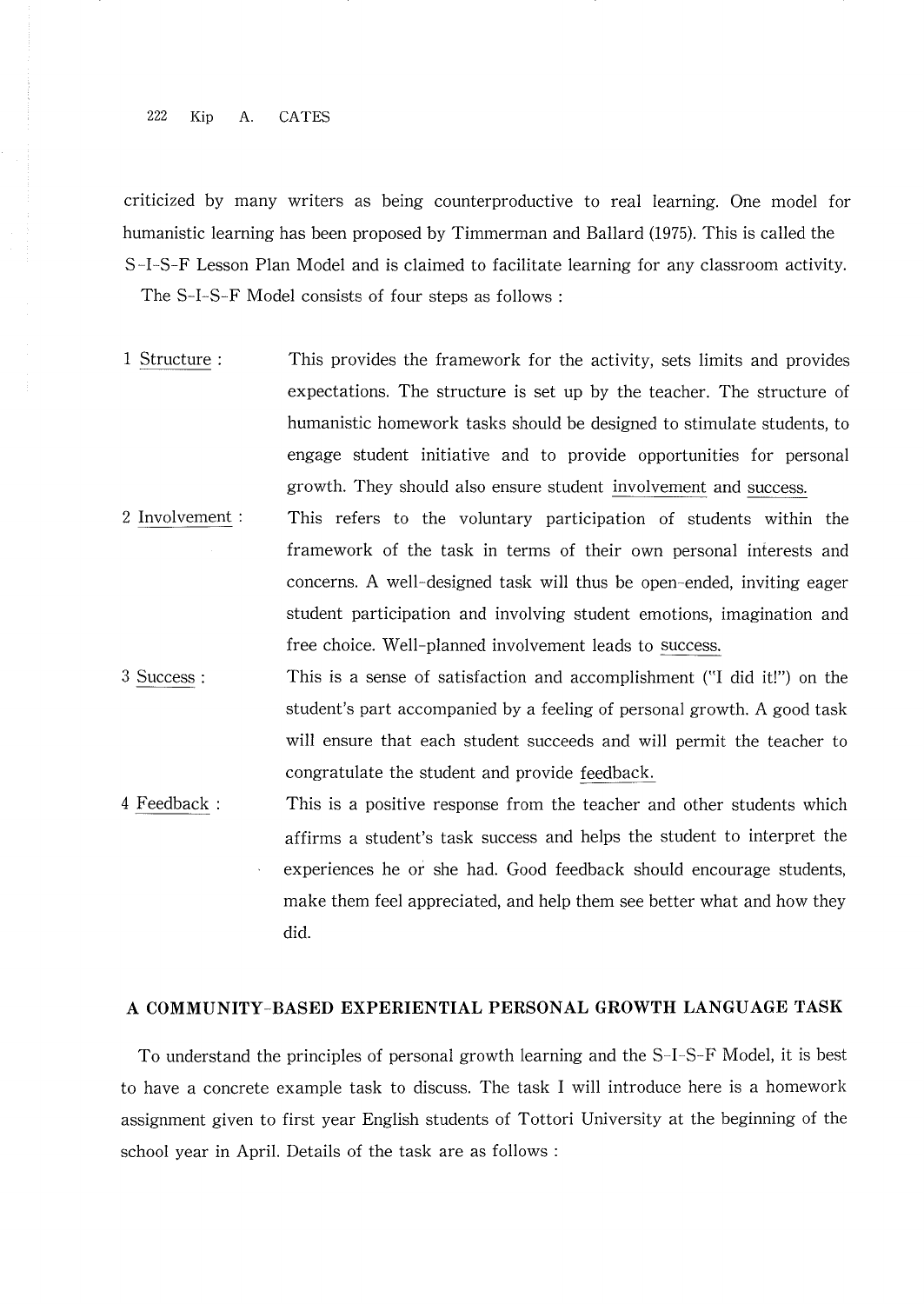Name "Conversation With A Stranger"

Background ln class, students studied an English textbook lesson about beginning a conversation with a stranger. This topic is very common in conversation texts.The textbook dialogue took place in a hotel lobby and began with the question "Is this seat taken?" The two people then asked 'getting to know you' questions such as "Where are you from?" As part of the lesson, different communicative strategies for starting conversations in Englsh were discussed: "Hot today, isn't it?" and "Excuse me. What time is it?"

Task For homework, students were asked to talk to a stranger in either English or Japanese. They were then asked to write a report on what happened.

Objectives Linguistic: (1) To practice the language of English conversation starting

- $(2)$  To sensitize students to 'communication strategies'
- (3)To sensitize students to Enghsh/Japanese differences in culture and communication
- (4) To practice student self-expression in English through writing an English report on their experiences
- Affective:  $(1)$  To break down student shyness and inhibitions about talking to strangers
	- (2) To stimulate student interests, emotions and initiative
	- $(3)$  To give students an opportunity for personal growth
	- $(4)$  To give students an opportunity to interact with people from the local community

Rationale (1) Talking to Strangers as a General Social Skill

Speaking to strangers is an important social skill. In daily life we often have to ask others for information (what time it is; how to get somewhere). Young people need practice in how to talk politely and correctly to strangers, even in their mother tongue, Japanese.

(2) Talking to Strangers as a Special Foreign Language Skill Speaking to strangers is an important skill for foreign language learners both in Japan and Overseas. In Japan (a) Helping Foreign People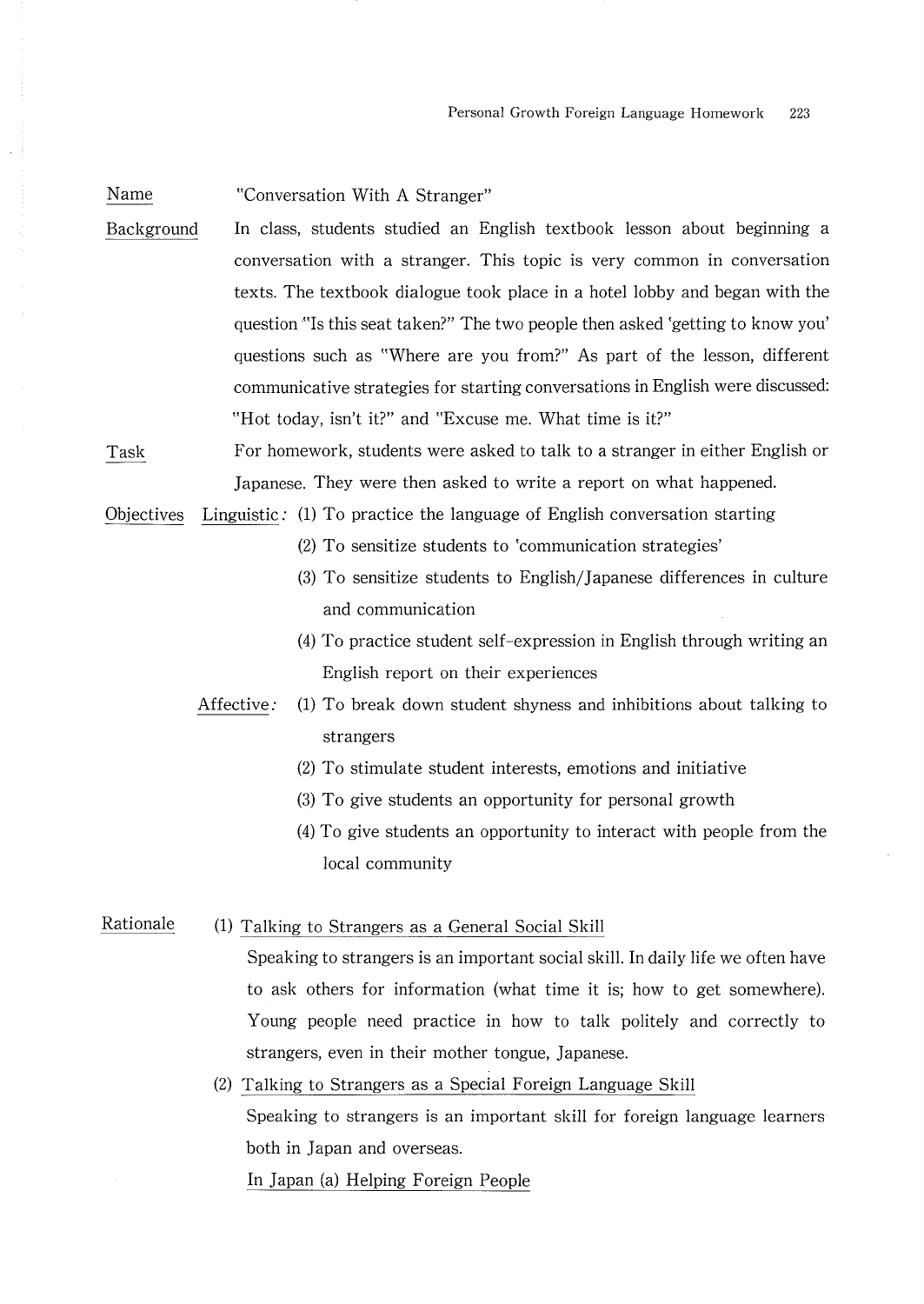With increasing numbers of foreign students, workers and tourists here, there are greater opportunities to talk to people using foreign languages. Foreigners in Japan often get lost or have trouble with Japanese language or customs and appreciate it when」 apanese people come up to theln to help.

#### (b) Making Friends

Many foreigners miss the casual friendliness of their home countries and are happy to meet friendly Japanese strangers who can talk to them in their own language.

# Outside Japan(a) Travel Survival Skill

For Japanese travelling overseas, especially those not on group tours, being able to ask strangers for information is an important travel survival skin. In order to know where things are, how much things cost, when and where buses ieave, etc., it is crucial to be able to talk to strangers to ask for information.

# (b) Learning About Foreign People  $&$  Cultures

Japanese people travelling abroad often have no contact with local people. Being able to talk to locals in the foreign language brings not only friendly relations but also greater understanding of the foreign culture.

# (3) Contact with the Local Community

ln the past, North Arnerican universities were often criticized as being 'ivory towers' cut off from the reality of society. As greater numbers of housewives, working people and senior citizens have entered the university, however, the situation has improved. It is considered a good thing for young students to mix with and learn from people from the larger society. Japanese university students are also quite isolated from society. I believe that,by talking to people in the local community, Japanese students can gain valuable experience, become more mature and improve their motivation to study. The importance of the community for language learning is discussed in detail in Ashworth (1985).

#### (4) Choice of English or Japanese

Though students were encouraged to talk to strangers in English, many chose to speak in Japanese. This was not felt to be a bad thing. As Tottori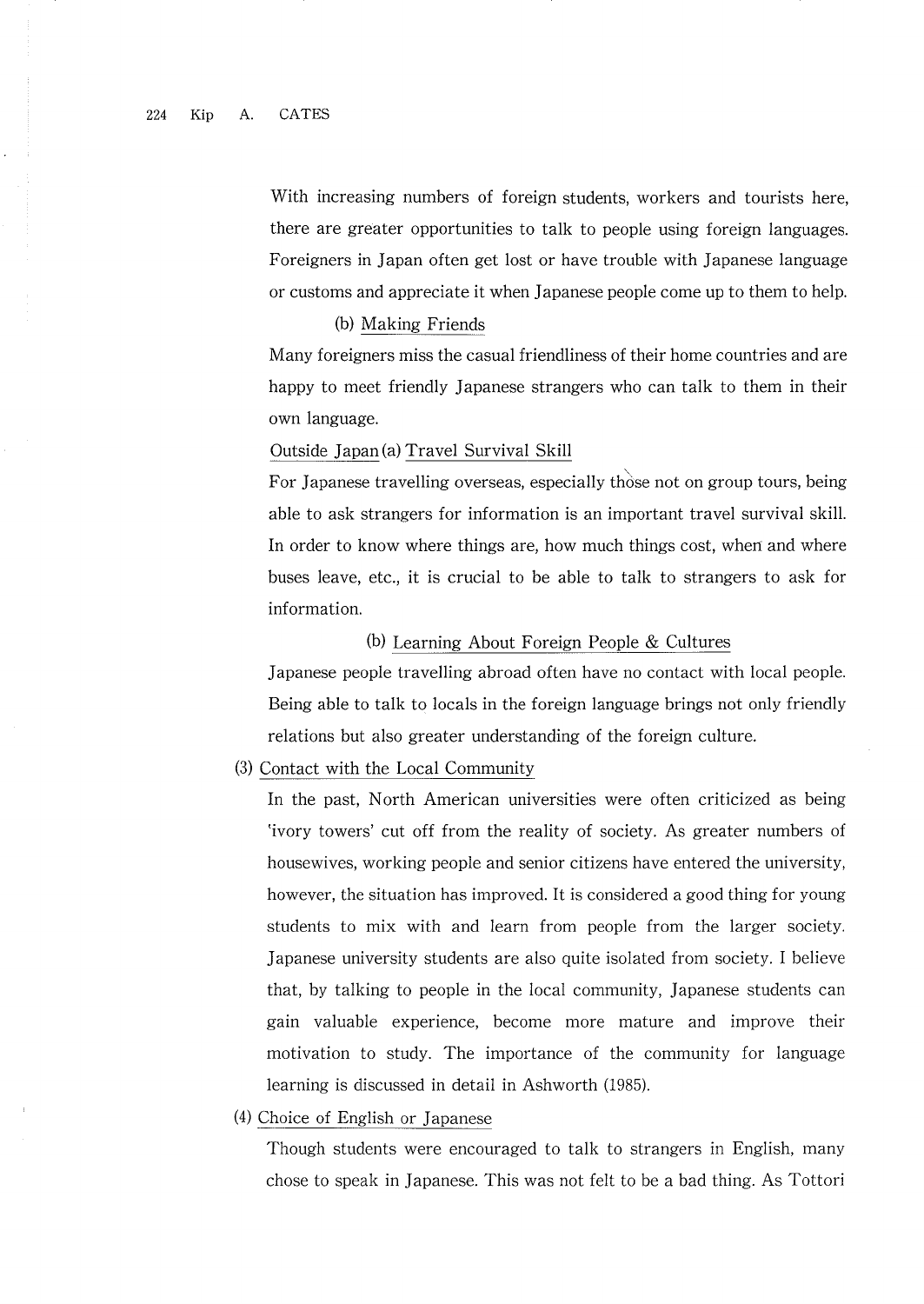has a small number of foreign residents, it is a practical impossibility for several hundred Japanese students to each find a different foreign English speaker to talk to. Some students are not psychologically ready to speak English to foreigners and might well have a bad reaction if forced to do so. Students are told that they will practice the textbook lesson by talking to a stranger for homework. Students are always surprised by this and react with astonished remarks in Japanese among themselves "heeeeeee", "honto?" It is explained that they can talk in English or Japanese to either foreigners or Japanese people, but that the report they write must be in English. Though they are told it is a perfect chance to speak in English with non-Japanese people, no pressure is put on them and it is stressed that it is their free choice who they talk to. A handout explaining the homework is shown along with an example report based on a real student's report.

English Report

Instructions

CONVERSATION WITH A STRANGER Mr. Cates

# WHAT TO DO

1 Start a conversation with a stranger, someone you don't know, using the methods we discussed in class:

 $\angle$ QUESTIONS : Excuse me. Is this seat taken? / What time is it?

COMMENTS : It's quite cool today, isn't it?

2 Write a report in English about your conversation:

# a) DESCRIBE THE SITUATION

Who did you talk to?

When and where did you talk to this person?

# b) WRITE THE CONVERSATION

How did you start the conversation?

What did you talk about?

c) DESCRIBE YOUR IMPRESSIONS

What happened?

How did you feel?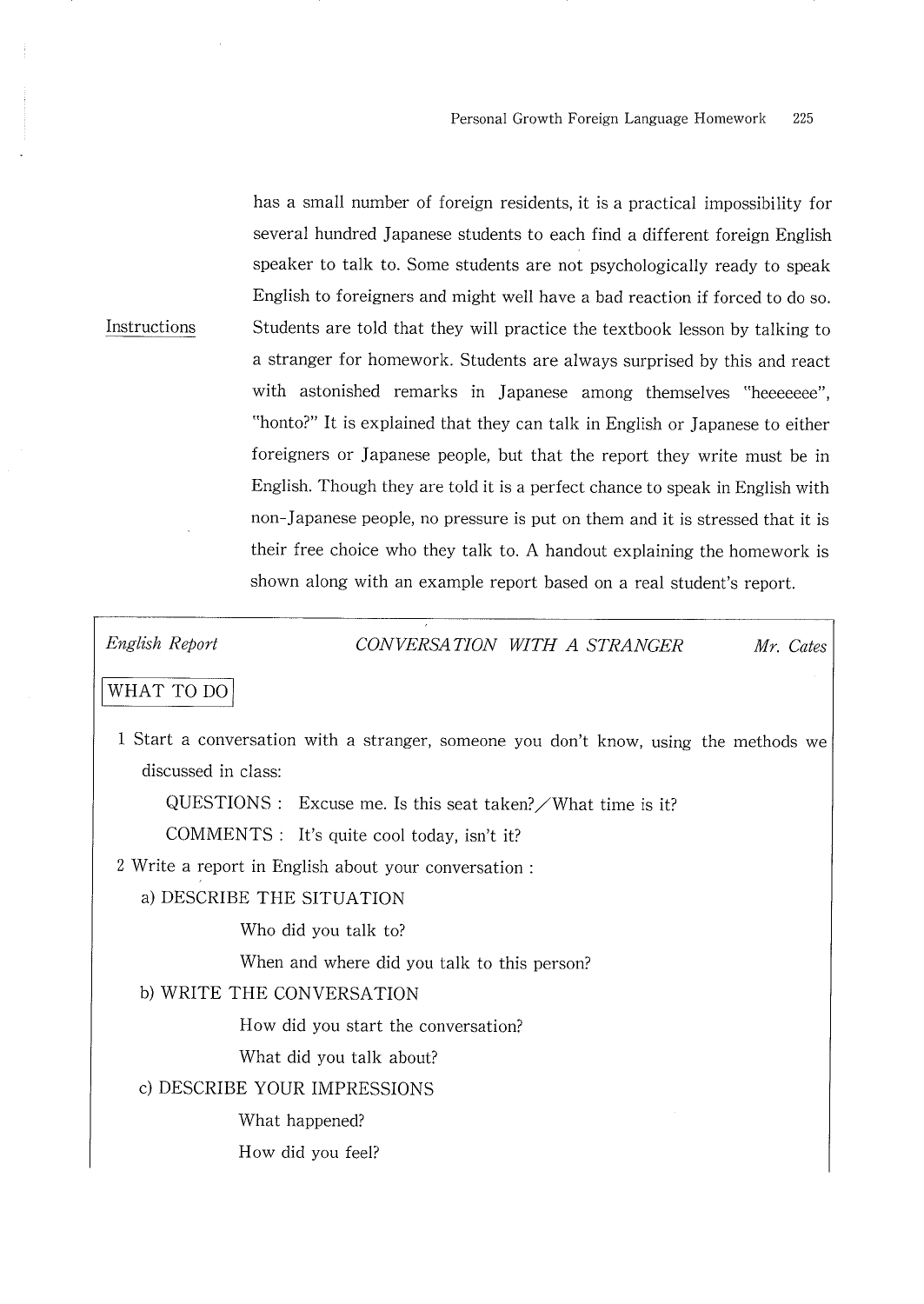# EXAMPLE

Last weekend, my parents came to Tottori to visit me and to see what my college life is like at Tottori University. They stayed at the Hotel New Otani in downtown Tottori City, so I went there to meet them. We had arranged to meet at 3 pm on Saturday afternoon, but I arrived there a little early, so I waited in the lobby. I saw a noble old woman sitting in one of the chairs there. I thought this was a perfect chance for my English homework, so I went up and talked to her.

Me: Excuse me. Is this seat taken?

Lady: No. Sit down, please.

- $M:$ It's nice weather today, isn't it?
- $L$  . Yes. The scenery here is so lovely and green.
- $M:$ Where are you from?
- $L:$ I'm from Kobe. I came to Tottori to meet my grandchildren.
- $M:$ Oh, how wonderful!
- $L:$ Are you from around here?
- $M:$ Yes. I live in Tottori, but my hometown is Kyoto. I'm a student of Tottori University in the Faculty of Medicine. My parents are staying at this hotel for the weekend, so I'm waiting for them to come down from their room.
- $L:$ I see. I'm waiting for my daughter and grandchild.
- $M:$ Oh. Here come my parents! I have to go.
- $L:$ Please have a nice weekend with your parents.
- $M:$ Thank you. Have a good stay in Tottori with your daughter's family. Bye-bye.

This was my first time to talk to a stranger. I was a little nervous when I asked the lady Is this seat taken?', but she was very nice and friendly, so I soon relaxed and enjoyed the conversation with her. I think she was very happy to be visiting her grandchildren, so it was easy for her to talk to me. I think it was a good experience for me.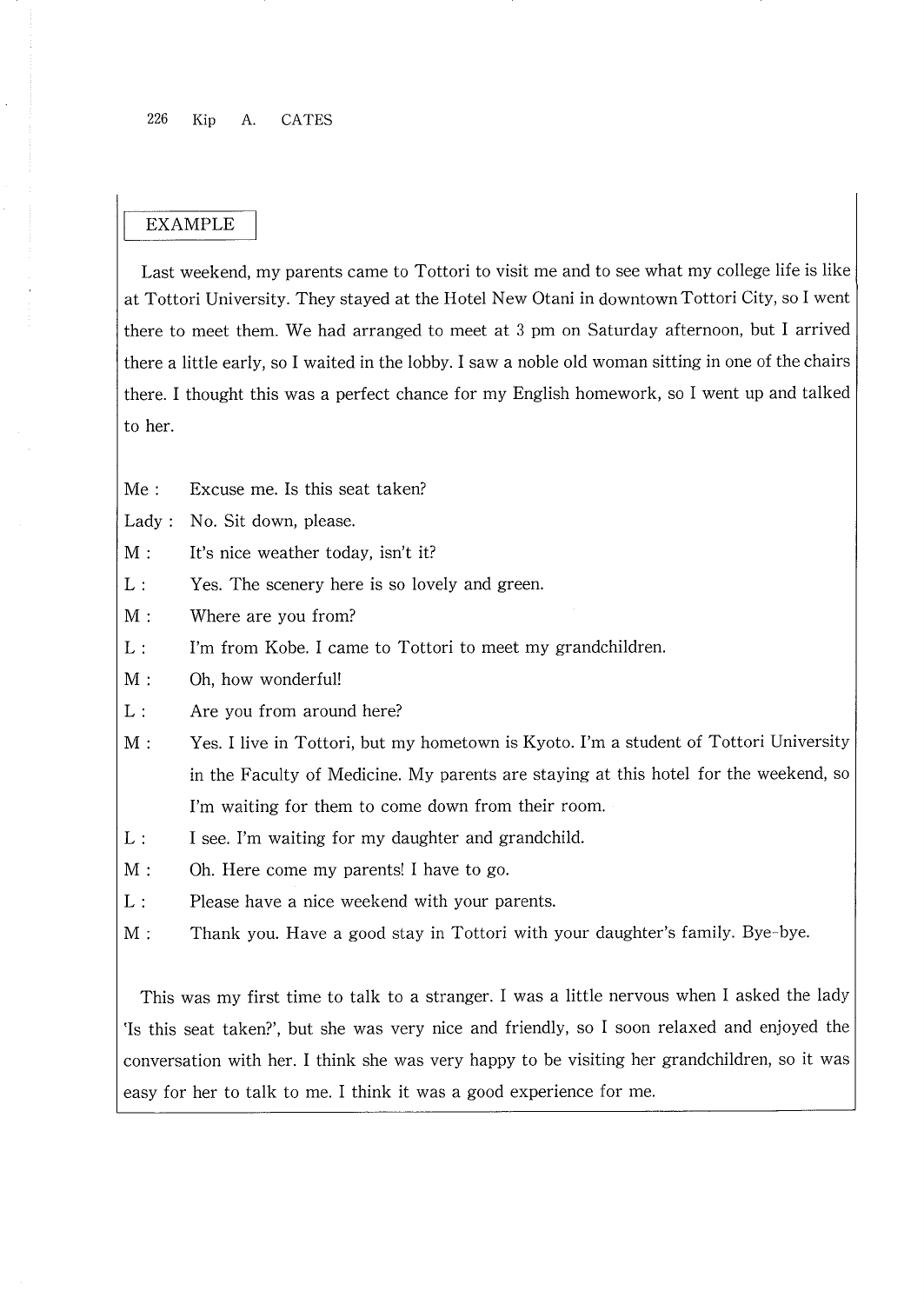# S-I-S-F FRAMEWORK OF THE 'CONVERSATION WITH A STRANGER' TASK

- Structure The content of the task, talking with a stranger, is open-ended and yet gives students clear guidelines as to what is required. The task itself is quite stimulating and does provide opportunities for personal growth.
- Involvement The task, talking with a stranger, naturally ensures student social and emotional involvement. The open-ended nature of the task encourages students to use their initiative and allows them to modify the task to accord with their own personality, interests and socio-linguistic ability. Students who are brave, interested in foreign countries and eager to try out their English can choose to speak in English to foreigners. Those who are shy, interested in the local community and not yet ready to use a foreign language in public can choose to talk in Japanese to a local Japanese person. The task stimulates students and allows them to challenge themselves.
- Success Students are virtually guaranteed success since all they have to do is talk to a stranger and write an English report on the experience.It doesn't matter how the stranger reacts. Students are encouraged to see the task as a social experiment and thus to be slightly detached from the result.
- Feedback After students have done the task, the teacher is able to give feedback in several ways: written comments on each report, spoken comments to students individually or with the whole class, etc. Other students can also be encouraged to give feedback through group discussions, reading and commenting on each other's reports, etc. Teacher feedback can stress students' success in completing the task, highlight language and cultural points, discuss communication strategies, help interpret student experiences and congratulate students on the personal growth achieved.

# ANALYSIS OF STUDENT RESPONSES

The following excerpts taken from student reports show the kinds of experiences students had and the linguistic and affective learning that students achieved.

#### Communication Strategies : Conversation Starting Techniques

ln order to talk to a stranger, students vere forced to become aware of the nature of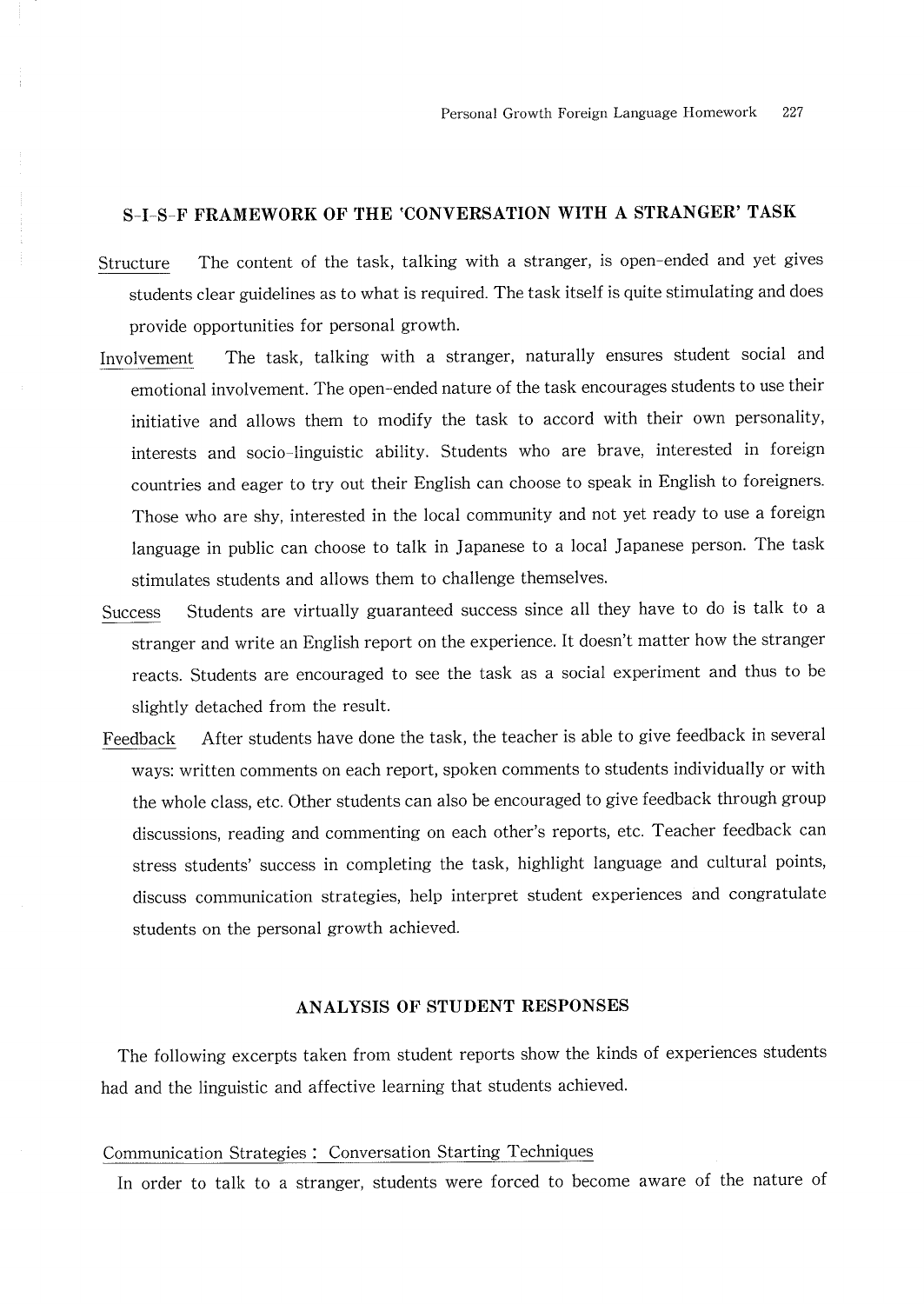#### 228 Kip A. CATES

communication strategies in conversation. Besides the English conversation starting techniques introduced in class, some students used their own creativity and initiative and tried their own techniques.  $#4$  was used by a few desperate students.

- 1 I dropped my handkerchief and asked "Is this your handkerchief?"
- 2 "I'm a photographer. Can I take your picture?"
- 3 "How changeable today's weather is!"
- 4 "Excuse me. We have Mr. Cates' English class. Please help us."

# Success and Gratitude

Because of the S-I-S-F framework, virtually all students were able to succeed on the task. Those students who had particularly good experiences reported strong feelings of joy, excitement and gratitude. Some students were so pleased with the task that they even thanked me for giving them the homework  $-$  a rare, almost unbelievable occurrence for a teacher!

- l l talked to a Canadian student. This was a good chance to talk vith foreigners. This homework is excellent!! Thank you, my teacher.
- 2 1 walked on Ekirnae― dori. I saw a very beautiful lady. Suddenly, I remembered my homework. Thank you, Mr. Cates, for a wonderful encounter.
- 3 Thank you, Mr. Cates. If it had not been for this English homework, I would not have wanted to talk to a foreigner and not have made such a friend.

#### Overcoming Inhibitions–Conversations in Japanese

As mentioned previously, students were given the choice of using English or Japanese to talk to strangers, As mentioned in the rationale, this vas for both practical and psychological reasons. Those students who chose to talk to Japanese people or to foreigners in Japanese reported good experiences and often mentioned feelings of satisfaction about overcoming shyness. Typical comments follow.

- l This was the first time I talked to a stranger because I am very shy. I always get stage fright when I talk. But by this, I got great confidence.
- 2 At first, I was ashamed of myself for having a conversation. But, at last, I felt it was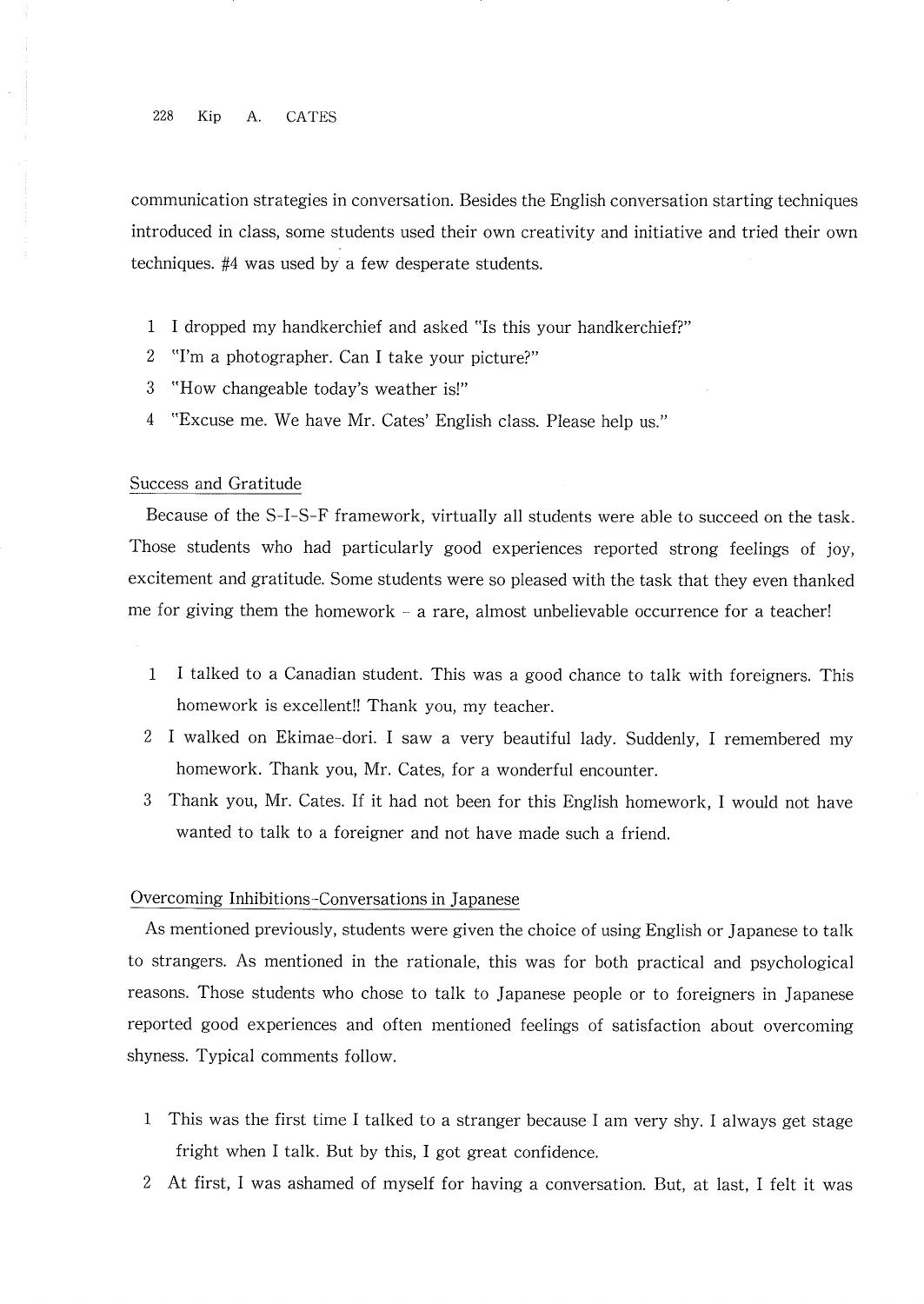comfortable and I noticed it was a very happy time

3 From this homework, I knew that what is important to have a lot of friends is to act positively and not to hesitate talking to people.

#### Gaining Confidence in a Foreign Language

Students who spoke vith a stranger in Japanese chose to deal only with psychosocial inhibitions such as shyness. Those students who spoke to others in English chose to deal not only with their shyness barrier but also with the language barrier. Conversations in Englsh vere of two types:

# (a) Conversations in English with other Japanese

Amazingly enough, some students decided to speak in English with strangers who were Japanese. Because of the great scarcity of native English speakers in the Tottori area, it would have been easier for them to speak in Japanese with Japanese people. However, they made an effort to use the foreign language.This indicates the strong motivation some students have for actually using the foreign language in real life, even if it is only with fellow countrymen. Despite feelings of initial awkwardness, students overwhelmingly felt the experience worthwhile. Some typical comments were:

- I I talked to someone in English for the first time. I was tense at first, but gradually he and I enjoyed English conversation.
- I asked a Japanese giri the way to Tottori University in Enghsh. She laughed and I explained why I spoke English. We went to a coffee shop. I thought this is a good way to meet girls! - Japanese boy
- When I went shopping on Sunday, I happened to meet a boy. I said, "Excuse me, may I 3 have a talk with you in English?" He was surprised but answered "Yes".

# (b) Conversations in English with Foreigners

The bravest and most ambitious students decided to search Out foreign people in Tottori to speak with them in English. As with the students above, many felt shy and apprehensive at the beginning but gradually gained valuable confidence in their social and linguistic abilities. Even students who couldn't understand very much or make themselves understood well still felt a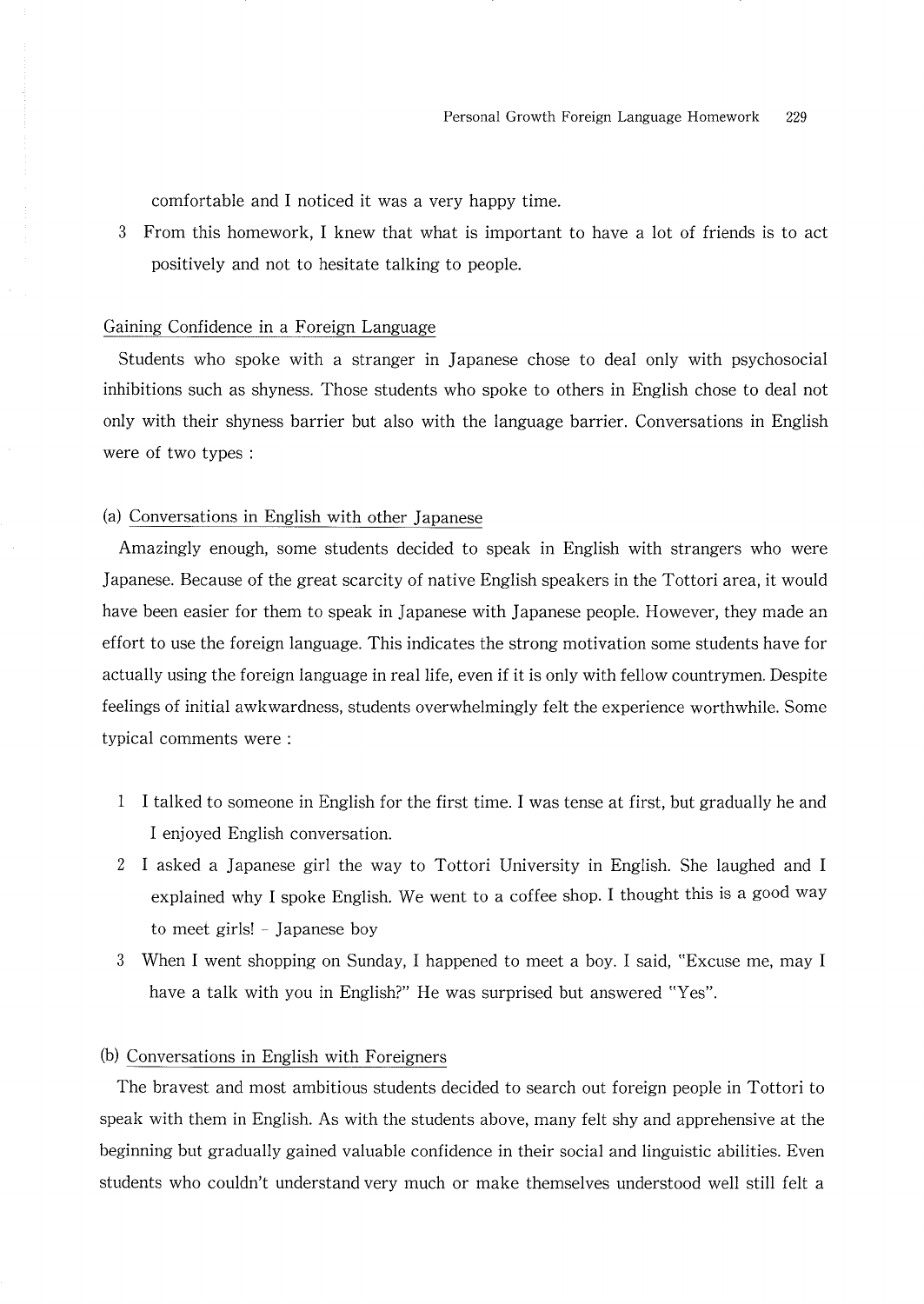230 Kip A CATES

sense of satisfaction.

- I was regrettable that l could not make myself understood.But l was happy because I` talked with a foreigner.
- 2 First, I was afraid but after I thought English conversation isn't difficult.

# Greater lnternational Awareness and lnterest

In addition to developing confidence and new social and linguistic skills, many students also reported a feeling of greater international awareness as a result of this homework task. These students were typically those who had talked to foreigners either in English or Japanese. From reading the comments, one can feel that even these brief encounters worked to widen the horizons of these Japanese students. Some representative comments:

- I talked to a boy from A/1alaysia.I want to go to Malaysia.
- 2 I spoke to a Chinese student. How well she speaks Japanese! It must be hard to live in a foreign country. Could I do such a thing? I respect her.
- It was the first time to talk in Japanese with a foreigner. It was difficult to speak Japanese well and easily to others. It was a good experience to me.
- 4 At first, I had little interest in talking to a foreign student. But, I gradually became interested. Now, I want to talk to many foreign students.

#### Disappointment

A small number of students had difficult or embarrassing experiences and felt disappointed. This is to be expected, Negative feelings, however, can be prevented by proper teacher orientation. Before the task, students were told to consider the homework as a sociological experiment. They were told that it didn't matter what kind of reaction they got, that the stranger they talked to might be friendly, angry or might even run away. For the task to be successful, all that was necessary was to start a conversation with someone and report clearly what happened and how they felt. Given this orientation, students approached the task in a positive way.

Post-task guidance was also important. Students whose experiences were difficult could be helped by the teacher to see what went wrong and how to have a better experience in future.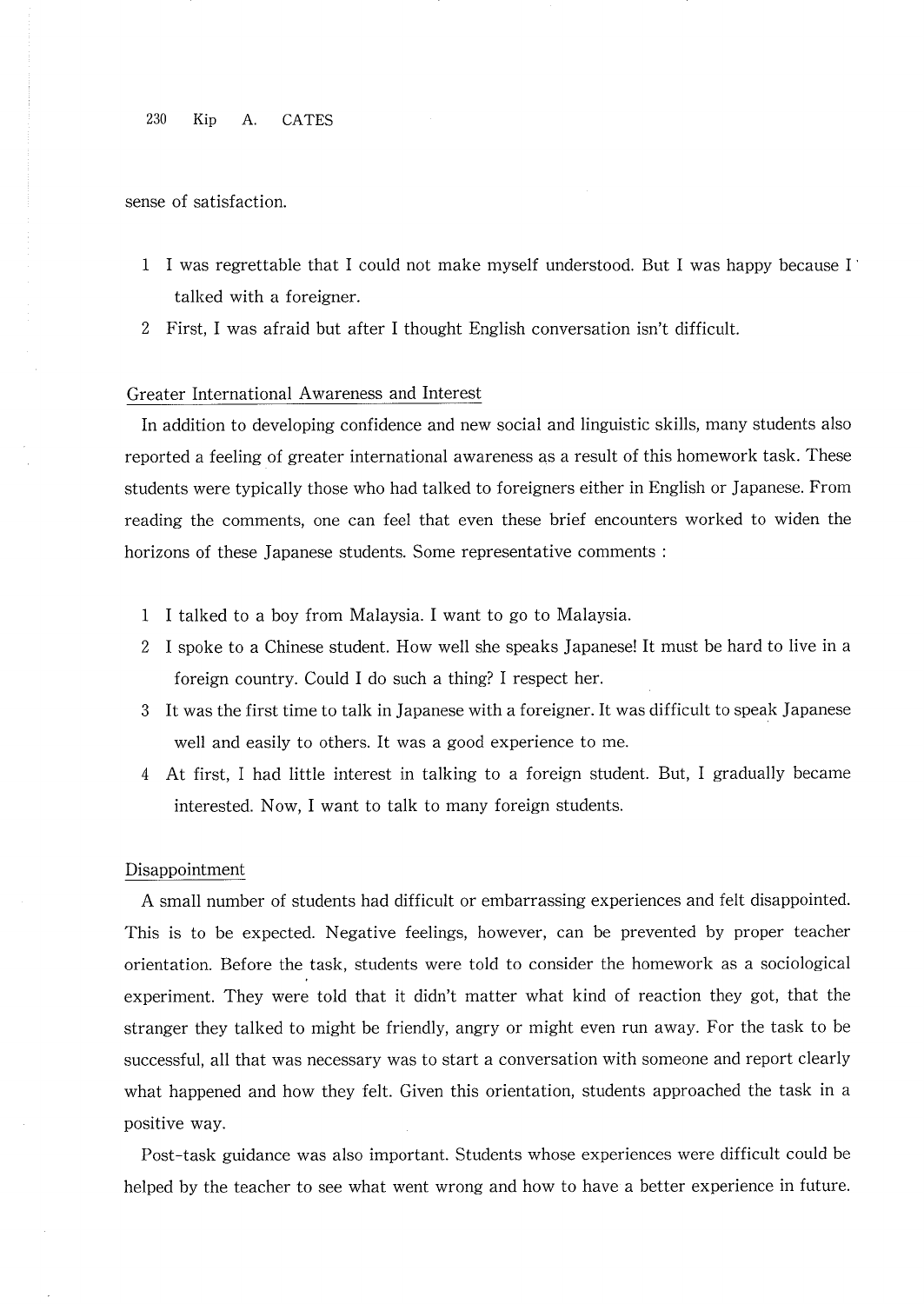Students in #1 and #3 below realized their mistakes themselves. Overly sensitive students, such as #4, could be guided to see that what is rude in Japanese is not necessarily rude in English. In general, even students whose experiences were embarrassing still felt the experience was valuable and were eager to try talking to strangers in future.

- I vent to a restaurant where a German woman works. I asked her to help with my homework. She made an ugly face and refused. I repent mentioning homework.
- 2 I told a boy I wanted to talk something over with him. He ran away without looking back. My heart was filled with grief.
- 3 I asked a foreign student "What time is it?". He saw I had a watch and asked why I didn't see it. I was so scared I couldn't say anything. And I ran away. I felt I was a real fool but l want to try again.
- 4 I was ashamed of the way I spoke English. It was rude. I thought I offended her.

#### Failure

Because of the S-I-S-F design of the task, all the students had to do to 'succeed' was to talk to any stranger, regardless of the response they got, and write a report about it. Therefore, the only way not to succeed was to not talk、 vith a stranger.Of the hundreds of students involved, only one did not talk to a stranger. This student's comment is given below:

l I'm shy,so l can't write this report.I'm sorry.

Yet, this student actually did write a report. He intended to talk to a stranger and went to Tottori train station for this. Instead of talking to a stranger, though, the student was too shy and just spent an hour observing the people waiting there. The report he wrote was a detailed description of the people he had observed. Although this could be classed as a 'technical failure', a bit of compassion and psychological understanding underline the fact that, just as there is a 'readiness' for learning, so there is a 'readiness' for this kind of risk-taking. If some students are really not able to complete the task, then an alternate kind of report can be devised.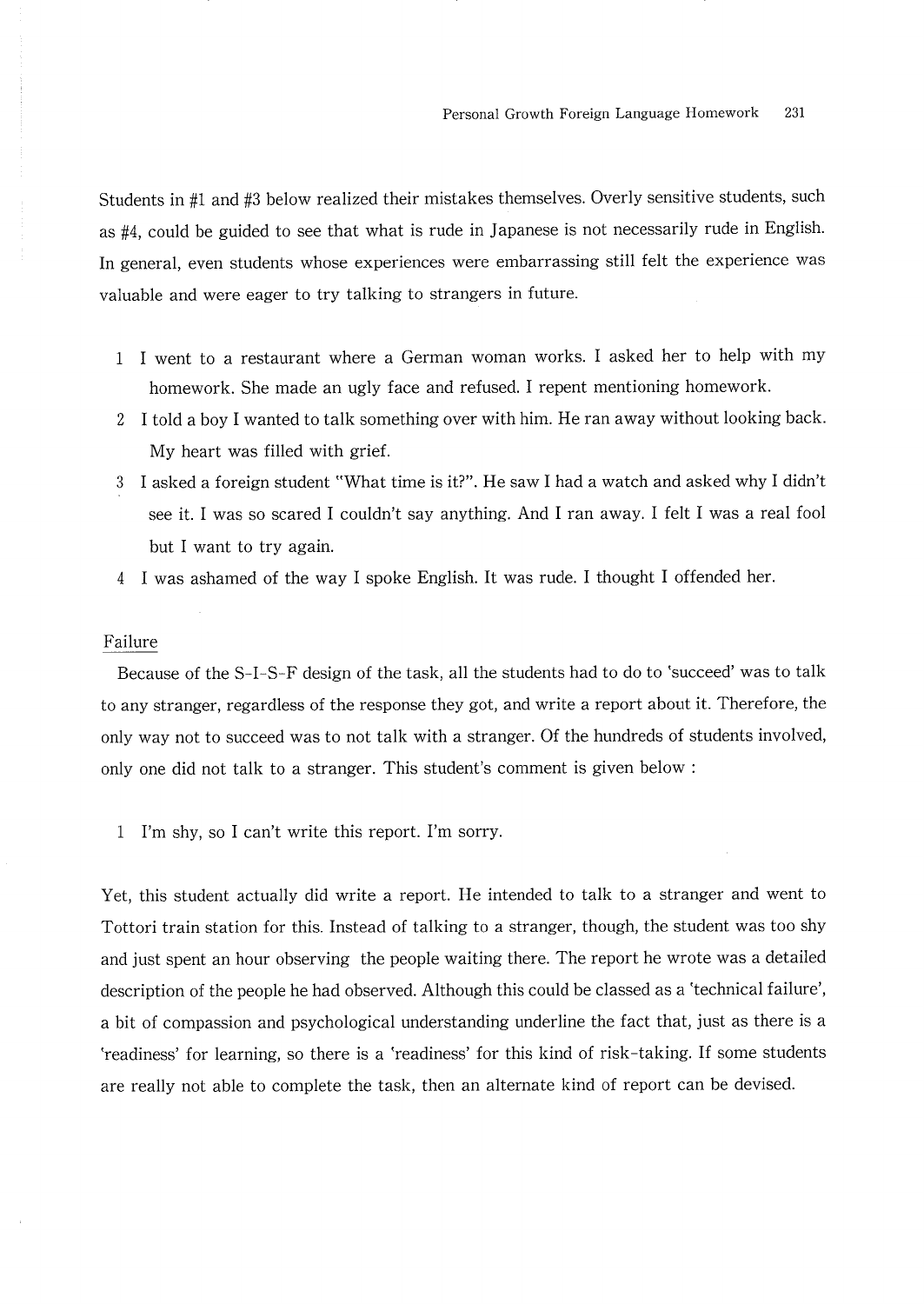#### FEATURES OF PERSONAL GROWTH HOMEWORK PROJECTS

Having discussed a concrete example of a personal growth homework task,what stand out as the main features of such projects?

- I Linguistic Features
	- 1 Focus on meaning  $A$  key aspect of these tasks is meaningful personal involvement. Using the words "Is this seat taken?" in a real-life situation is much more meaningful than just reading them in a textbook. Writing an English report to describe a powerful emotional/ social/cultural/linguistic experience you've had is much more meaningful than describing something you're not involved in. In various ways, then, linguistic focus is primarily on meaning.
	- 2 Focus on form  $-$  While meaning is the primary focus, linguistic form is still emphasized. Students who spoke in Englsh were eager to use the correct forms in order to be understood. Those who spoke in Japanese focussed on the differing form of English when they translated their conversations into English.
	- 3 Focus on communication Tasks such as this involving real, social interaction force students to become aware of communicative strategies and the features of real communication.
	- 4 *Focus on culture* Whether interacting with foreign people or doing English language tasks in the Japanese community, students are brought face to face with differences in culture which they have a chance to experience first-hand.
- II Educational Features
	- 1 *Focus on learning* In tasks using the S–I–S–F framework, students become the 'stars' of the event while teachers take up support roles as facilitators and advisors. The spotlight throughout is on the experiences and learning of the students.
	- 2 *Adaptability* The S-I-S-F model and the features of personal growth, interaction and experiential learning are not limited to a single activity, but can be adapted to a wide variety of language learning activities. With a bit of teacher creativity, most foreign language dialogues, topics, functions, and situations can be integrated into this format.
- III Socio-emotional Features
	- 1 Interpersonal interaction These kinds of task touch the essential social role of language as a means of communicative interaction between people. This provides a needed balance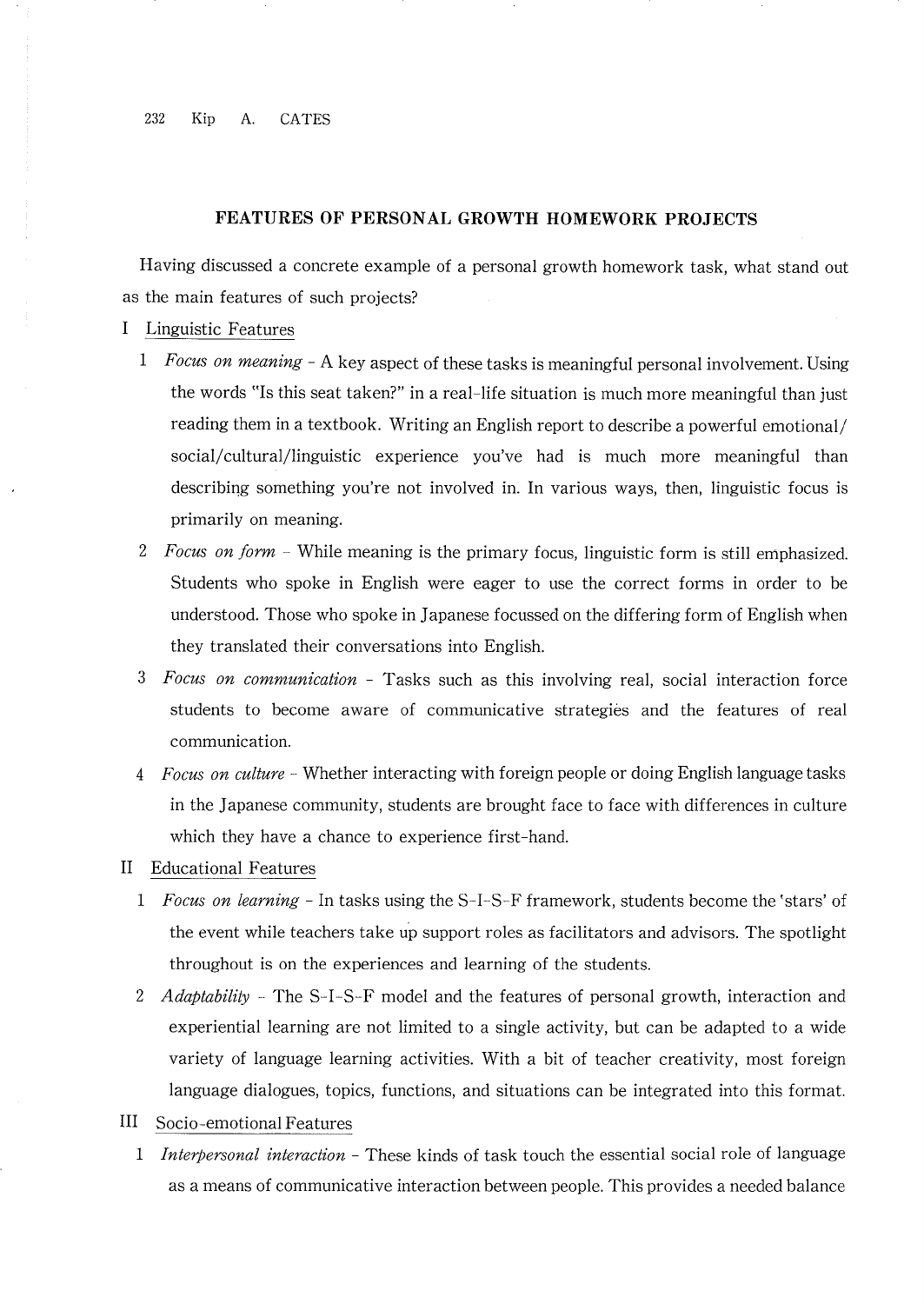to the traditional view of language as book-learning. Interpersonal interaction is essential for the healthy personal growth of students.

- 2 Community contact Breaking down the walls that separate the isolated world of the classroom from the 'real' world of the wider society helps students situate their study in a proper context. Tasks which encourage community contact will widen student horizons, stimulate motivation, build student confidence and maturity, enhance the reputation of students in society, and encourage students to use effectively the human and other resources of the community.
- 3 Creativity, interent and initiative Open-ended tasks which invite students to participate on their own terms automatically produce enthusiasm. When students are free to involve their own ideas and interests, they become active participants in learning. The surprise, spontaneity, discovery and enjoyment felt by students lead to more effective and successful learning.

### **POSSIBLE CRITICISMS**

No learning activity is perfect. Every activity has both strong and weak points and, of course, every activity can be improved. What then are some of the criticisms we should consider about this kind of personal growth language task?

- $\mathbf{1}$ Teacher Manipulation : One could criticize teachers for manipulating students' emotions and personalities through such tasks. However, if we are honest, we have to admit that all teaching is manipulative in some sense. What is important is the goal of our manipulation, in this case to help students learn social, communication and language skills while experiencing a sense of personal growth.
- $2<sup>1</sup>$ Creating Teacher-pleasers : Tasks like this may lead some students to falsely report personal growth 'because that's what the teacher wants to hear'. However, even these students are affected by the task experience.
- Differing Student Personalities: Some students are outgoing, some very shy. These tasks 3 try as much as possible to adapt to student differences while still encouraging students to challenge themselves and their inhibitions.
- 4 Bad Student Experiences : As mentioned, some 'bad' student experiences are perhaps inevitable, but these can be alleviated with good teacher pre-task orientation and post-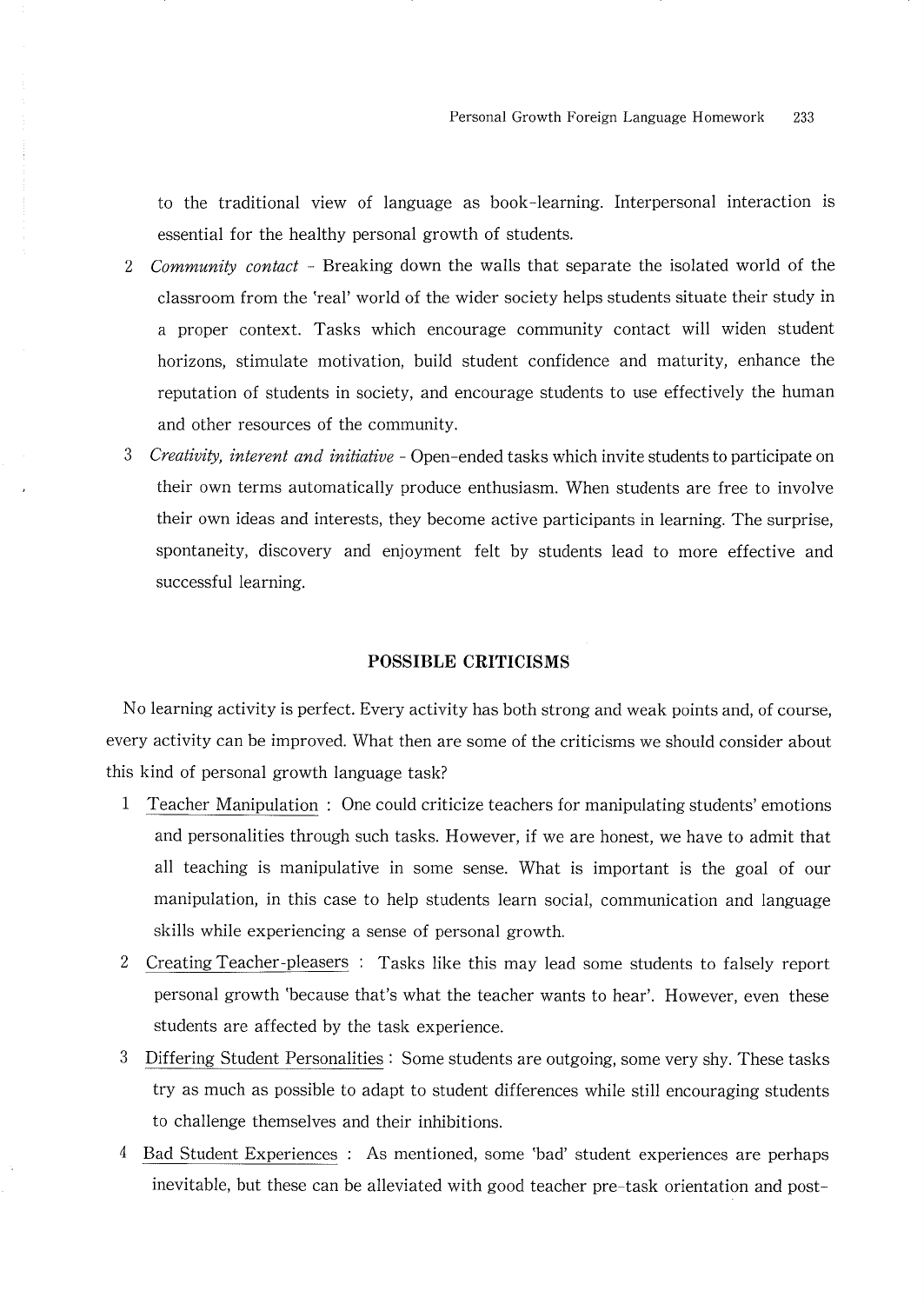task guidance. Guaranteed task success and lavish teacher praise help here.

5 Speaking Japanese : Allowing Japanese students to speak Japanese on an English homework task is not ideal. However, given the scarcity of English speakers in Tottori, this represents a practical compromise with reality and, in various ways, facilitated the linguistic and affective objectives of the task for some students.

# SUMMARY AND CONCLUSION

Learning involves both our heads and our hearts. Real, meaningful learning is more than just 'education from the neck up', but involves our interests, experiences and initiative. From our discussion of humanistic teaching, we saw how affective objectives must be integrated with cognitive objectives for education to be effective. To help achieve this, we brought in a model of humanistic learning called the S-I-S-F model and discussed how tasks could be designed to incorporate active student involvement and learning success.

As a concrete example of what a personal growth foreign language task would look like, we looked at an English class homework project called 'Conversation With A Stranger'. Through an analysis of the task, we saw how it fit the S-I-S-F format. We were able to get an overall impression of the linguistic and personal growth learning achieved through an analysis of representative comments taken from student reports. The comments given would seem to suggest that these kinds of task promote linguistic, communicative and social skills, lead to greater student motivation, satisfaction and initiative, and foster better interpersonal, intercultural and international attitudes.

#### **BIBLIOGRAPHY**

Ashworth, M. 1985. Beyond Methodology. Cambridge, UK : CUP.

- Bloom, B. 1964. Taxonomy of Educational Objectives : Affective Domain. London : Longman
- British Council. 1982. Humanistic Approaches: An Empirical View; ELT Documents #113. London, UK: The British Council.
- Buscaglia, L. 1982. Living, Loving and Learning. New York, US: Fawcett Columbine.
- Curran, C. A. 1976. Counseling-learning in Second Languages. Apple River, I11. : Apple River Press.
- Gattegno, C. 1976. The Common Sense of Teaching Foreign Languages. New York, US : Educational Solutions.